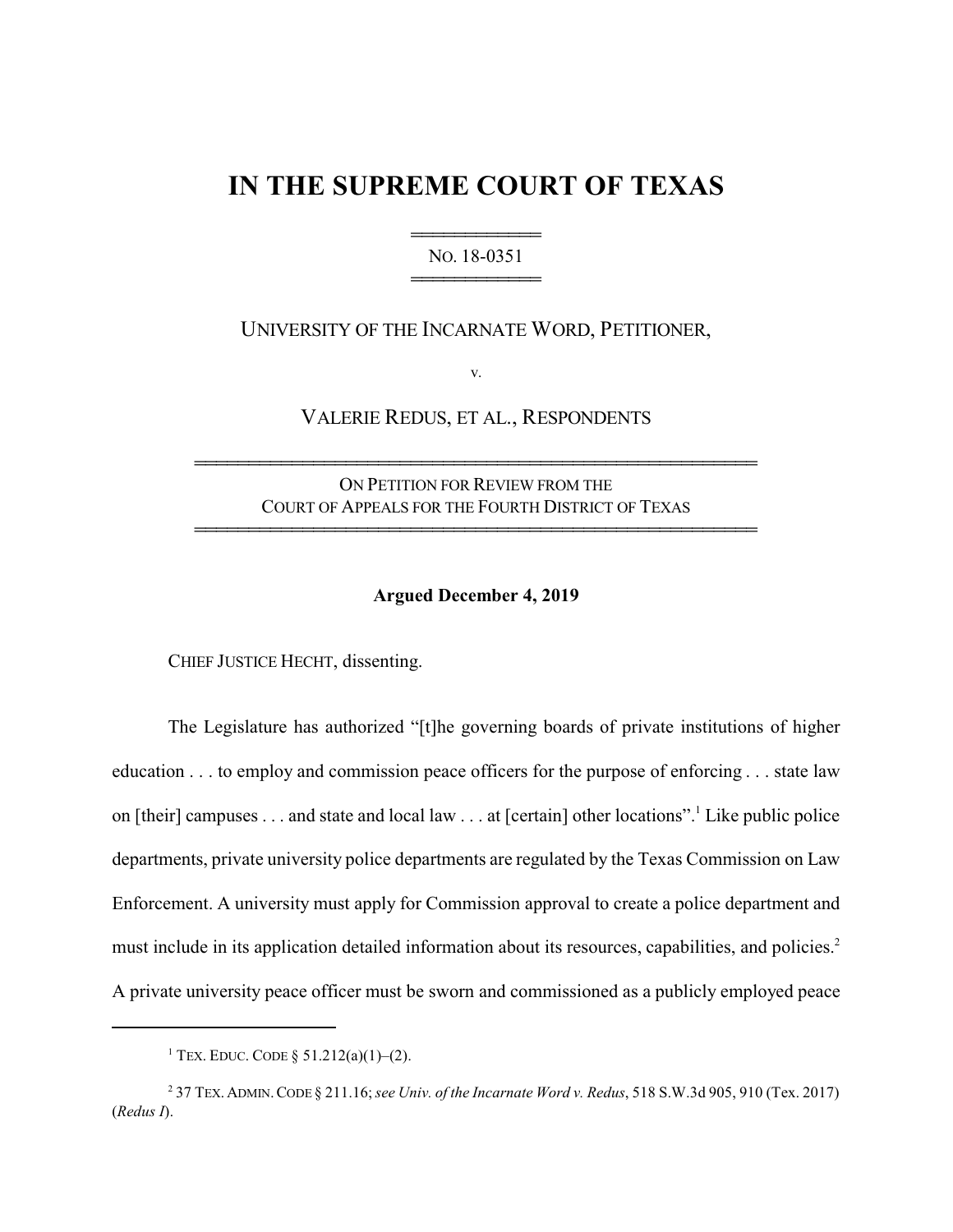officer is<sup>3</sup> and "is vested with all the powers, privileges, and immunities of peace officers" while acting within the officer's jurisdiction.<sup>4</sup> Police work is a governmental function,<sup>5</sup> and as the Court has held earlier in this litigation, a private university police department "is a governmental unit for purposes of law enforcement". But the Court holds that while a public police department has governmental immunity from suit, a private university police department does not. I respectfully dissent.

The Court reasons that "[a]s a private entity, the University does not act as an arm of the State in its overall operations" and that sovereign immunity's historical justifications do not support extending the doctrine to the University of Incarnate Word here.<sup>7</sup> But the fact is that private entities are sometimes immune from suit like private charter schools, for example as the Court recognizes, so private university police departments may be too. The issue is not whether private *universities* should have sovereign immunity but whether private university *police departments*, as distinct operations, should have the same immunity as city police departments have, with the same, sworn, licensed peace officers, doing the same law enforcement work, even though the city has no

<sup>&</sup>lt;sup>3</sup> TEX. EDUC. CODE § 51.212(c) ("Any officer assigned to duty and commissioned shall take and file the oath required of peace officers . . . ."); TEX. OCC. CODE § 1701.301 (requiring peace officers to be licensed by the Texas Commission on Law Enforcement); 37 TEX. ADMIN. CODE  $\S 223.2(a)$ , (c) (authorizing the Texas Commission on Law Enforcement to impose monetary penalties on a law enforcement agency that violates its rules, including penalties for employing unlicensed peace officers); *see Redus I*, 518 S.W.3d at 910.

<sup>4</sup> TEX. EDUC. CODE § 51.212(b).

<sup>5</sup> *See* TEX. CIV. PRAC. & REM. CODE § 101.0215(a)(1).

<sup>6</sup> *Redus I*, 518 S.W.3d at 911.

<sup>7</sup> *Ante* at 2.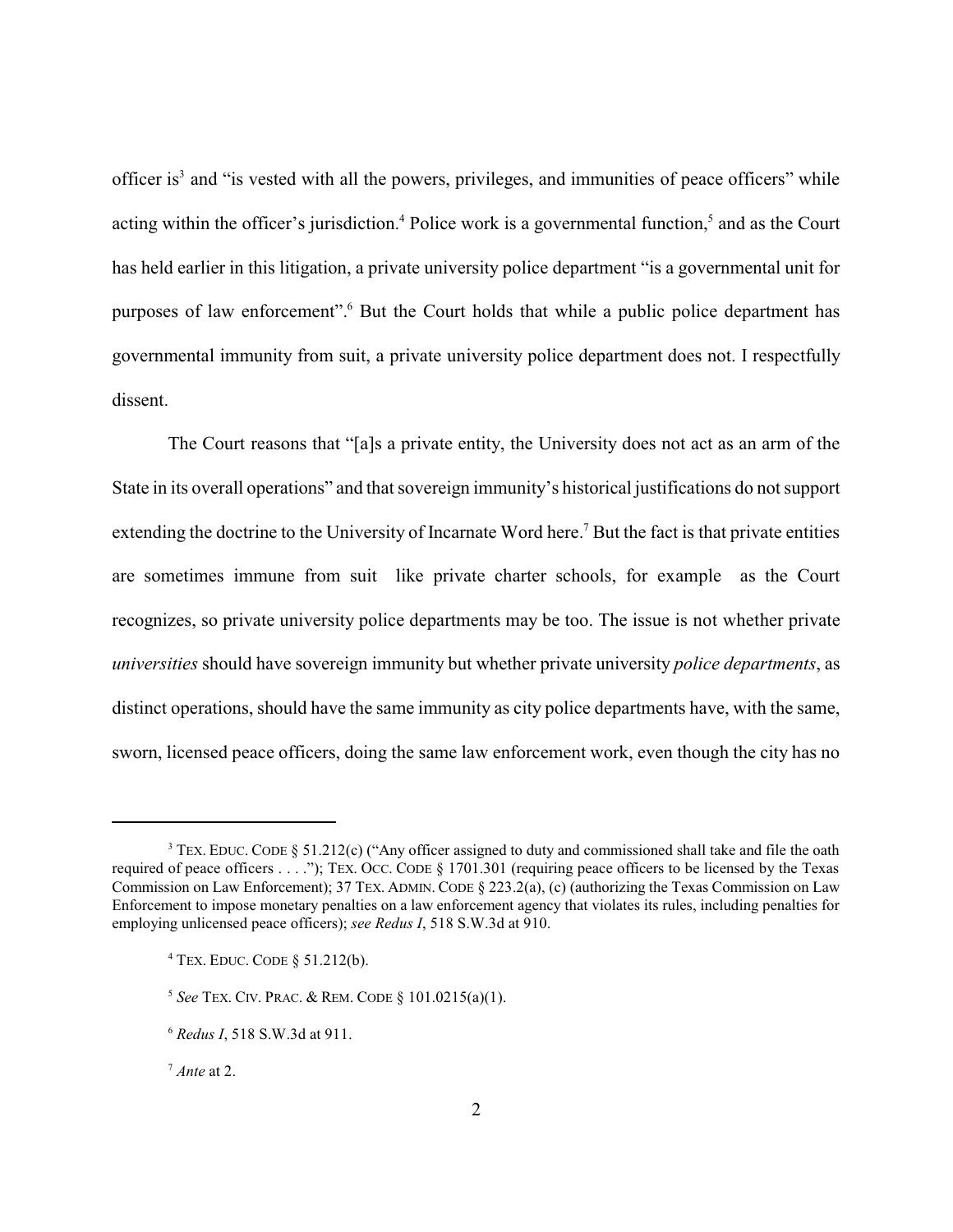immunity for other, proprietary functions. The Court repeats its mantra, as it has become bound to do in every immunity case, that it is for the Judiciary to decide the existence of immunity and the Legislature to decide its waiver. The observation might become relevant if the Court ever refused to recognize immunity the Legislature insisted on conveying, but that is certainly not this case. "This case presents a boundary question", the Court says, $\delta$  but it simply doesn't.

Two inquiries are determinative. One is whether "the governing statutory authority demonstrates legislative intent to grant an entity the nature, purposes, and powers of an arm of the State government".<sup>9</sup> The other is whether private university police department immunity "satisf[ies] the political, pecuniary, and pragmatic policies underlying our immunity doctrines."<sup>10</sup> Neither yields a certain answer.

As for the first, the governing statutory authority is  $\S$  51.212 of the Education Code, which authorizes private universities to create police departments. The Court notes that § 51.212 is silent on the subject of governmental immunity. But silence is just that: silence. It could mean that the Legislature did not mention governmental immunity because it did not mean for private university police departments to have it. Or the Legislature may have been silent on the subject for the same reason it initially was silent on the subject with charter schools that it should have been obvious to all. Months after the Court held that charter schools were governmental entities entitled to an

<sup>8</sup> *Ante* at 7.

<sup>9</sup> *Ben Bolt Palito Blanco Consol. Indep. Sch. Dist. v. Tex. Political Subdivisions Prop./Cas. Joint Self Ins. Fund*, 212 S.W.3d 320, 325 (Tex. 2006) (quoting *Harris Cty. Flood Control Dist. v. Mann,* 140 S.W.2d 1098, 1101 (1940) (internal quotation marks omitted)).

<sup>10</sup> *Rosenberg Dev. Corp. v. Imperial Performing Arts, Inc.*, 571 S.W.3d 738, 750 (Tex. 2019).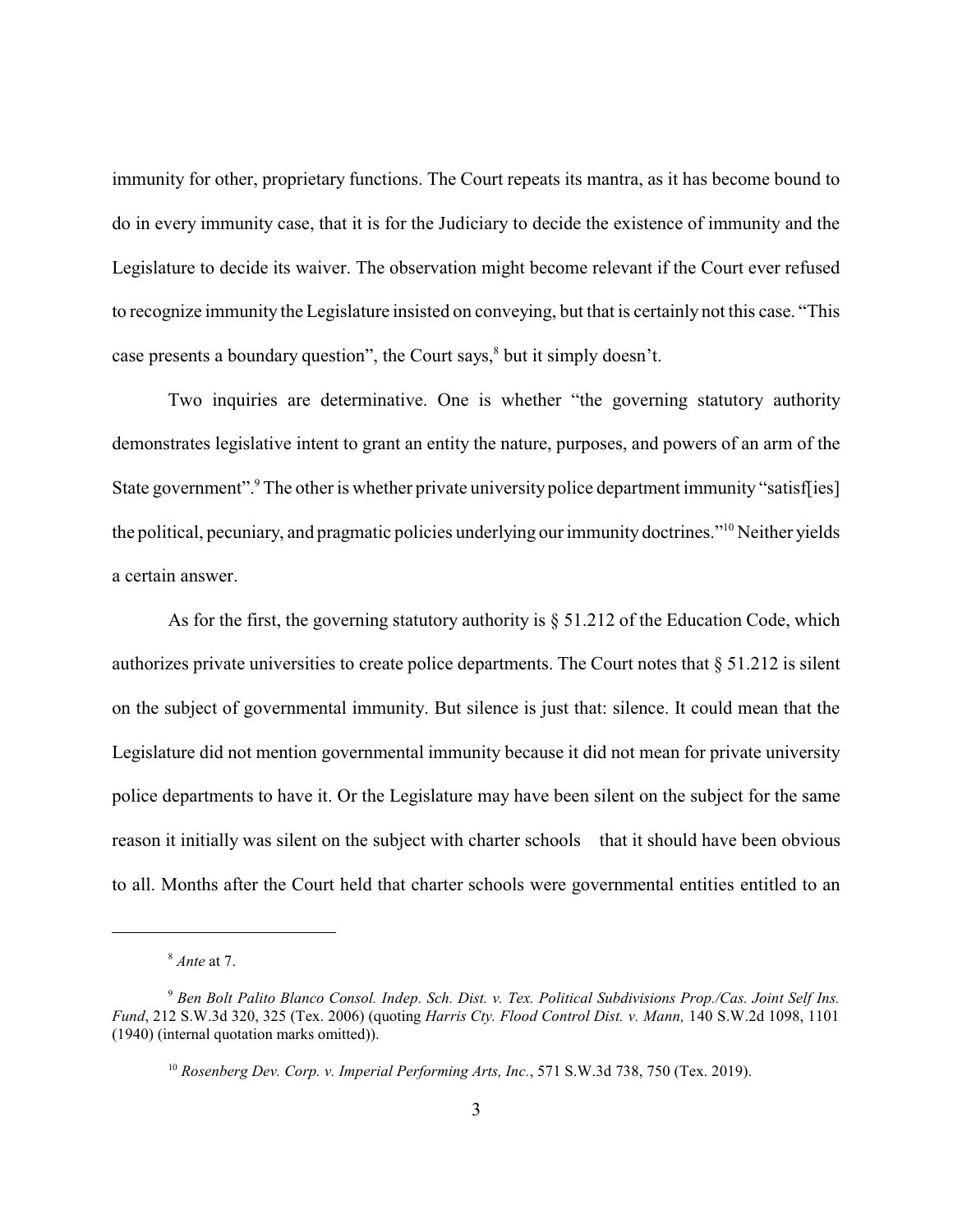interlocutory appeal, $<sup>11</sup>$  just as we have done in this case with university police departments, the</sup> Legislature firmly and expressly gave charter schools the same immunity as public schools.<sup>12</sup> The silence of § 51.212 on the subject is no more informative of legislative intent than was the initial silence in the charter school statutes.

There are two other indicators of legislative intent in  $\S$  51.212. One is that a peace officer hired by a private university has the same immunity as all peace officers namely, official immunity.<sup>13</sup> The Court reads this grant of official immunity as a denial of any other immunity. But the grant of official immunity is to make clear that private university peace officers are not in some lesser category. Private university police department peace officers must be commissioned by the State, just like all peace officers, and have the same duties as all peace officers.<sup>14</sup> The stronger inference is not that private university police departments and city police departments are alike in only that one way, but that they are alike in every way, that one in particular.

The other indicator of legislative intent is  $\S$  51.212(f), which states: "A campus police department of a private institution of higher education is a law enforcement agency and a governmental body for purposes of [the Public Information Act] only with respect to information relating solely to law enforcement activities." The Court reads this provision as limiting the ways in which a private university police department functions as a governmental body. The better reading

<sup>11</sup> *Honors Acad., Inc. v. Tex. Educ. Agency*, 555 S.W.3d 54, 64–65 (Tex. 2018).

<sup>&</sup>lt;sup>12</sup> *See* Act of May 29, 2015, 84th Leg., R.S., ch. 922, § 1, 2015 Tex. Gen. Laws 3187 (amending TEX. EDUC. CODE § 12.1056).

<sup>13</sup> *See* TEX. EDUC. CODE § 51.212(b).

<sup>14</sup> *See id.* § 51.212(c); TEX. OCC. CODE § 1701.301.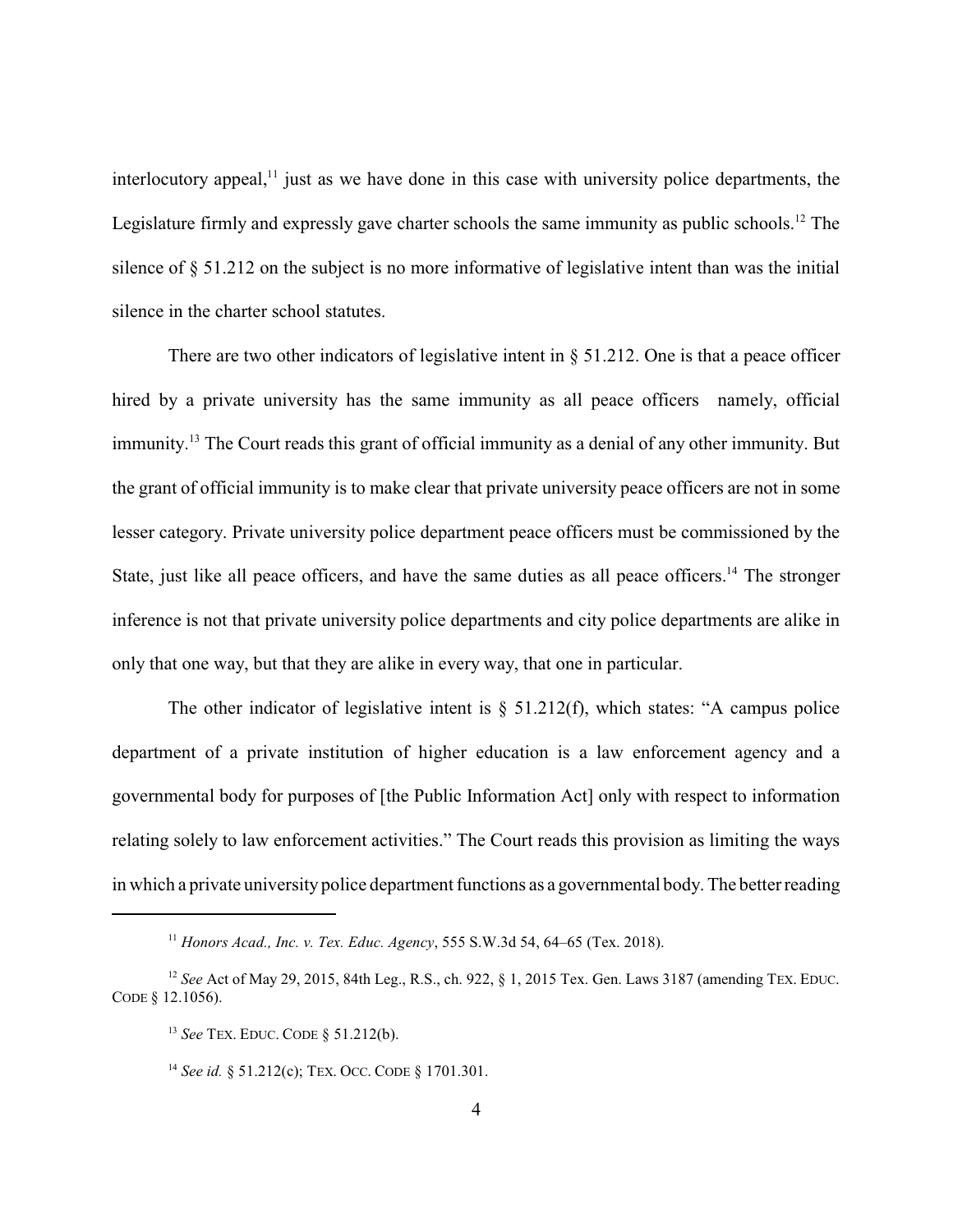is that § 51.212(f) assumes that a private university police department is a governmental body for all purposes and just clarifies how the Public Information Act would apply.

This better reading of § 51.212 shows at least some legislative intent that private university police departments share the same governmental immunity all police departments have. Yet there are two other indications of legislative intent outside that statute. One is that private university police departments are subject to State regulation by the Texas Commission on Law Enforcement, and peace officers are subject to training requirements and discipline imposed by the State. The Court simply ignores this fact despite recognizing it when the case was last before us.<sup>15</sup> Private university peace officers are employed and paid by the university and are subject to its day-to-day control, but they are also subject to State regulation, like all peace officers. The other indication of legislative intent is that private university police departments are a key part of State law enforcement. We are told that in Texas there are 22 private university police departments besides the University of the Incarnate Word's: Abilene Christian University, Austin College, Baylor University, Concordia University Texas, Criswell College, Dallas Theological Seminary, Hardin Simmons University, Houston Baptist University, Howard Payne University, LeTourneau University, Universityof Mary-Hardin Baylor, Our Lady of the Lake University, Rice University, Southern Methodist University, St. Edwards University, St. Mary's University, St. Thomas University, Texas Christian University, Texas LutheranUniversity,TrinityUniversity, Universityof Dallas, and Wayland Baptist University. In deciding whether charter schools were governmental units like public schools, perhaps the most

<sup>15</sup> *See Redus I*, 518 S.W.3d 905, 910 (Tex. 2017).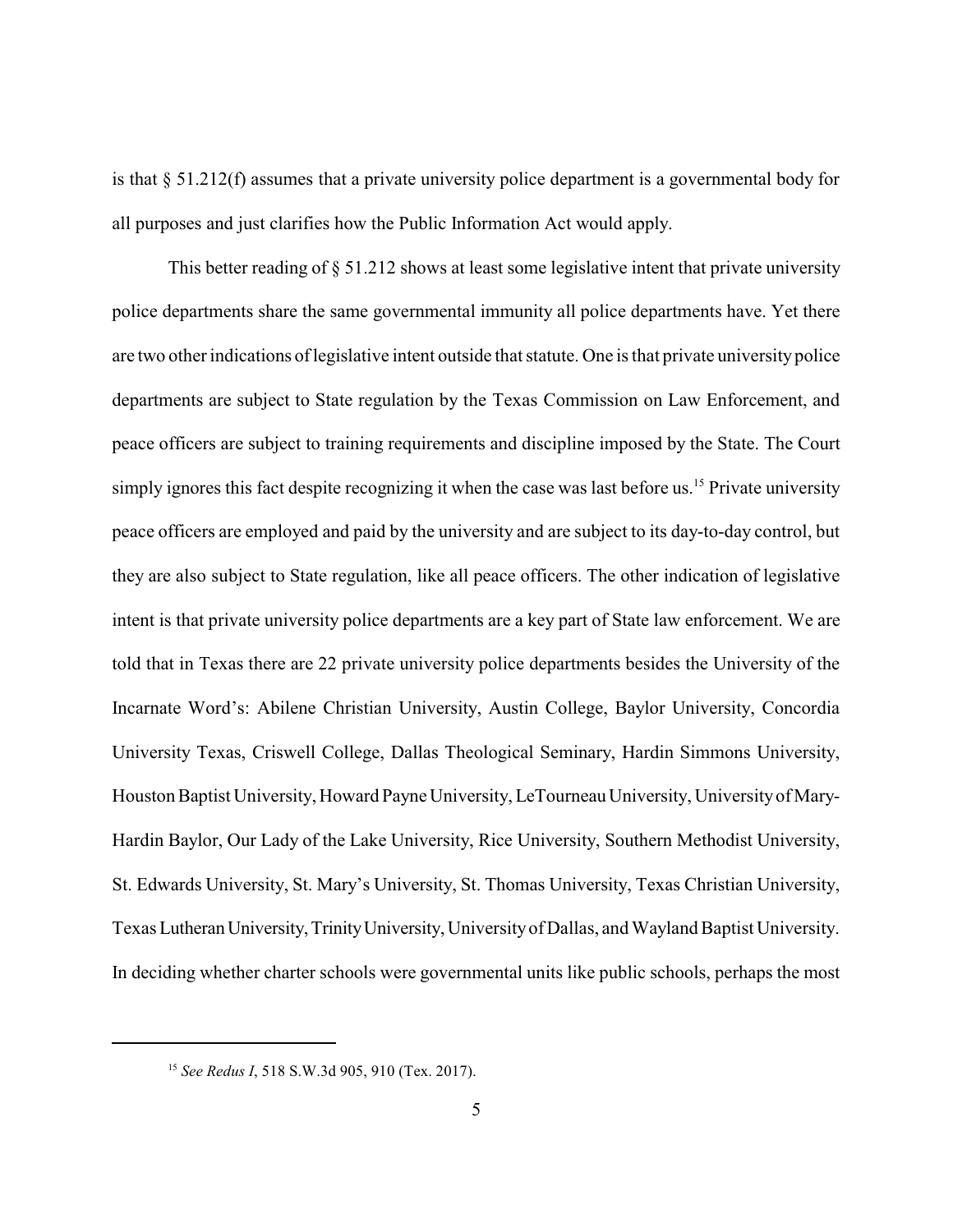important consideration was that they were an integral, important part of the State school system. Private university police departments play the same role in State law enforcement.

Litigation over charter schools' immunity from suit is remarkably similar to this litigation over private university police departments' immunity. <sup>16</sup> LTTS Charter School, like the University of the Incarnate Word in this case, asserted a plea of immunity from suit, which the trial court denied. The courts of appeals in both cases dismissed the interlocutory appeals for lack of jurisdiction. In both cases, we reversed and remanded for a determination of the plea on the merits.<sup>17</sup> The court of appeals in LTTS' case held that charter schools have immunity from suit, and we denied the petition for review. $18$ 

The Court argues that charter schools are different for four reasons, none persuasive. First, the Legislature has stated explicitly that charter schools are "part of the public school system of this state"<sup>19</sup> but has not stated that private university police departments are part of the State's system of law enforcement. But the Legislature need not state what is undeniably true. No one questions that private university police departments play an important role in State law enforcement. Second, the Legislature has expressly stated its extension of immunity to charter schools in § 12.1056 of the

<sup>16</sup> *See LTTS Charter Sch., Inc. v. C2 Constr., Inc.*, 342 S.W.3d 73 (Tex. 2011).

<sup>17</sup> *See Redus I*, 518 S.W.3d at 911 ("As we did in *LTTS Charter School*, we leave undecided the separate issue of whether UIW is immune from suit. . . . We reverse the court of appeals' judgment and remand for it to resolve UIW's interlocutory appeal." (cleaned up) (quoting *LTTS Charter School*, 342 S.W.3d at 78 n.44)); *LTTS Charter School*, 342 S.W.3d at 82 (reversing the court of appeals'judgment dismissing the school's appeal and remanding for a determination of the school's immunity from suit).

<sup>18</sup> *See LTTS Charter Sch., Inc. v. C2 Constr., Inc.*, 358 S.W.3d 725, 745 (Tex. App.—Dallas 2011, pet. denied).

<sup>19</sup> TEX. EDUC. CODE § 12.105.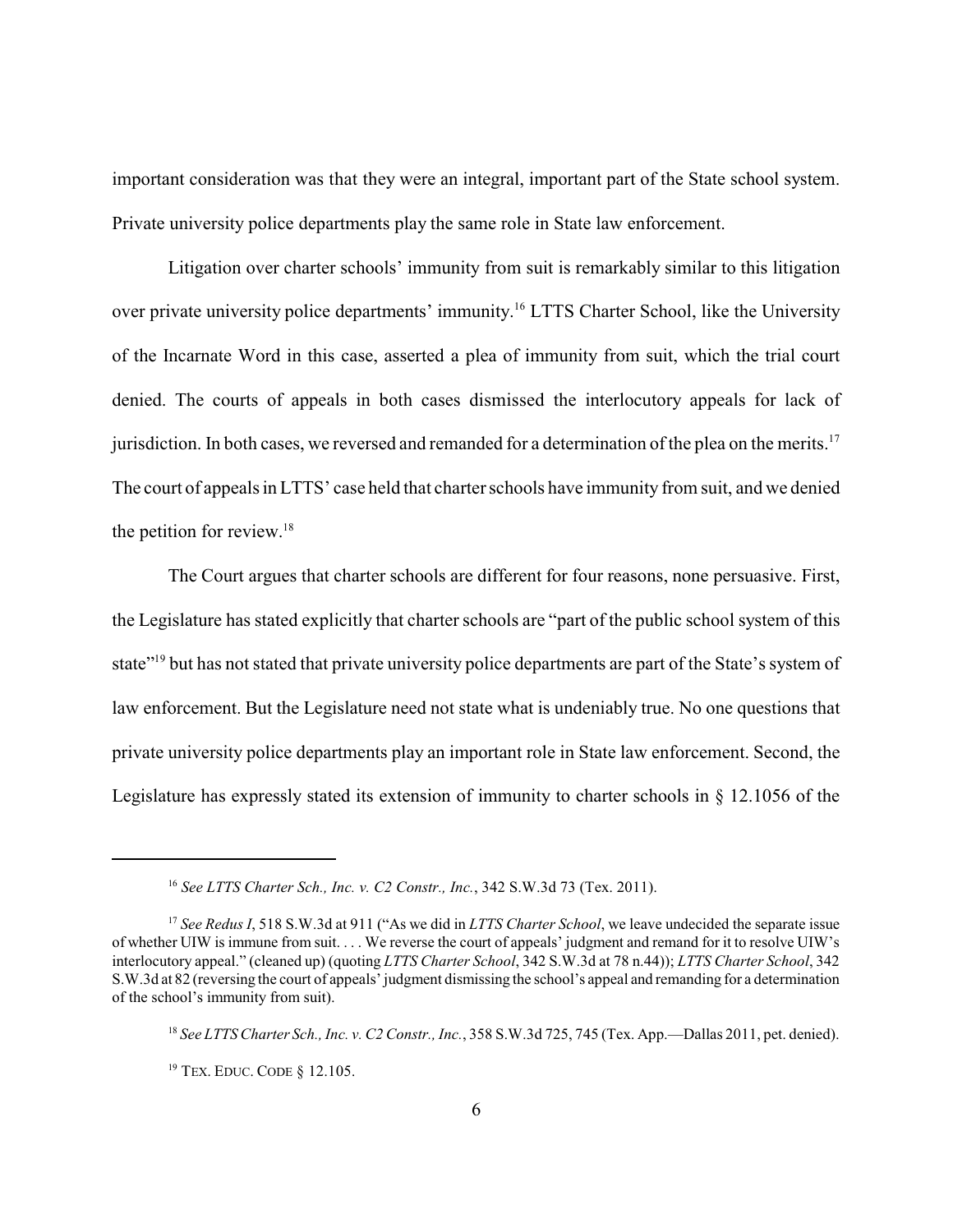Education Code,<sup>20</sup> which it has not done for private university police departments in  $\S 51.212$ . But that express statement came *after* the court of appeals had held on remand that charter schools have immunity from suit, and *after* this Court had denied the petition for review.<sup>21</sup> The legislative statement played no role in the judiciary's determination that charter schools are immune from suit. The absence of a similar legislative statement for private university police departments should be as unimportant to the analysis in this case as it was in *LTTS Charter School*.

Next, the Court points out that charter schools operate under a State contract, or charter, that requires regulatory oversight and can be revoked. Of course, private university police departments are regulated by the Texas Commission on Law Enforcement and can be penalized for failure to follow the Commission's rules. Finally, the Court notes that charter schools are State-funded while university police departments are not. But that fact alone is no reason to think that private university police departments either do or do not have immunity from suit.

The Court further concludes that extending sovereign immunity to private university police departments does not "further the doctrine's purposes", which it identifies as "protecting the separation of government power and preserving the public treasury".<sup>22</sup> Exposing private university police departments to suit and liability for their law enforcement activities will burden the public

<sup>&</sup>lt;sup>20</sup> *Id.* § 12.1056(a) ("In matters related to operation of an open-enrollment charter school, an open-enrollment charter school or charter holder is immune from liability and suit to the same extent as a school district, and the employees and volunteers of the open-enrollment charter school or charter holder are immune from liability and suit to the same extent as school district employees and volunteers. A member of the governing body of an open-enrollment charter school or of a charter holder is immune from liability and suit to the same extent as a school district trustee.").

<sup>&</sup>lt;sup>21</sup> Act of May 29, 2015, 84th Leg., R.S., ch. 922,  $\S$  1, 2015 Tex. Gen. Laws 3187 (amending TEX. EDUC. CODE § 12.1056).

<sup>22</sup> *Ante* at 14.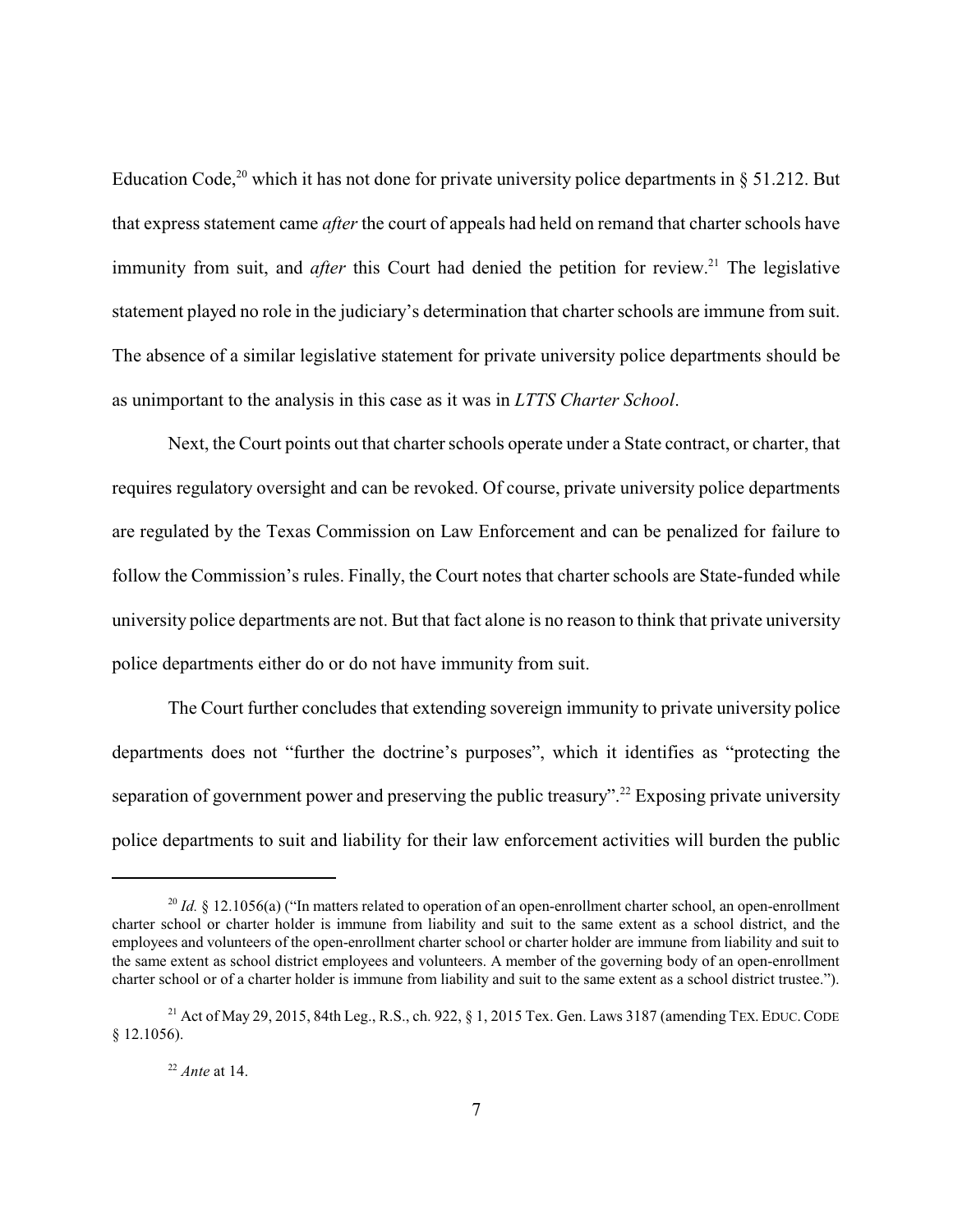only indirectly, the Court concludes. But those kinds of policy decisions are exactly what sovereign immunity protects from the expense and necessity of defending lawsuits. The Court states that "no tax dollars are at stake in this suit".<sup>23</sup> But surely that is incorrect. University police departments, in effect, subsidize State law enforcement. Without those contributions, more tax dollars must be spent on law enforcement, or law enforcement must diminish, or both. The Court concludes that private university police department liability does not raise separation-of-powers concerns, but again, that is simply incorrect. The Court's decision that some police departments should be treated differently from others is surely a policy call for the Legislature. The Court should defer to legislative choices for public safety, not burden the choice to allow private university police departments. Finally, the Court worries that private university police departments are not publicly accountable. But those departments must account to the Legislature that created them, as well as to the Texas Commission on Law Enforcement.

Law enforcement and public safety are core government responsibilities, just as public education is. When the Legislature has chosen to enlist private resources in those functions university police departments in the one and charter schools in the other the actors should be treated the same. I would hold that private university police departments have the same immunity from suit and liability as public police departments. Accordingly, I respectfully dissent.

Nathan L. Hecht

<sup>23</sup> *Ante* at 14.